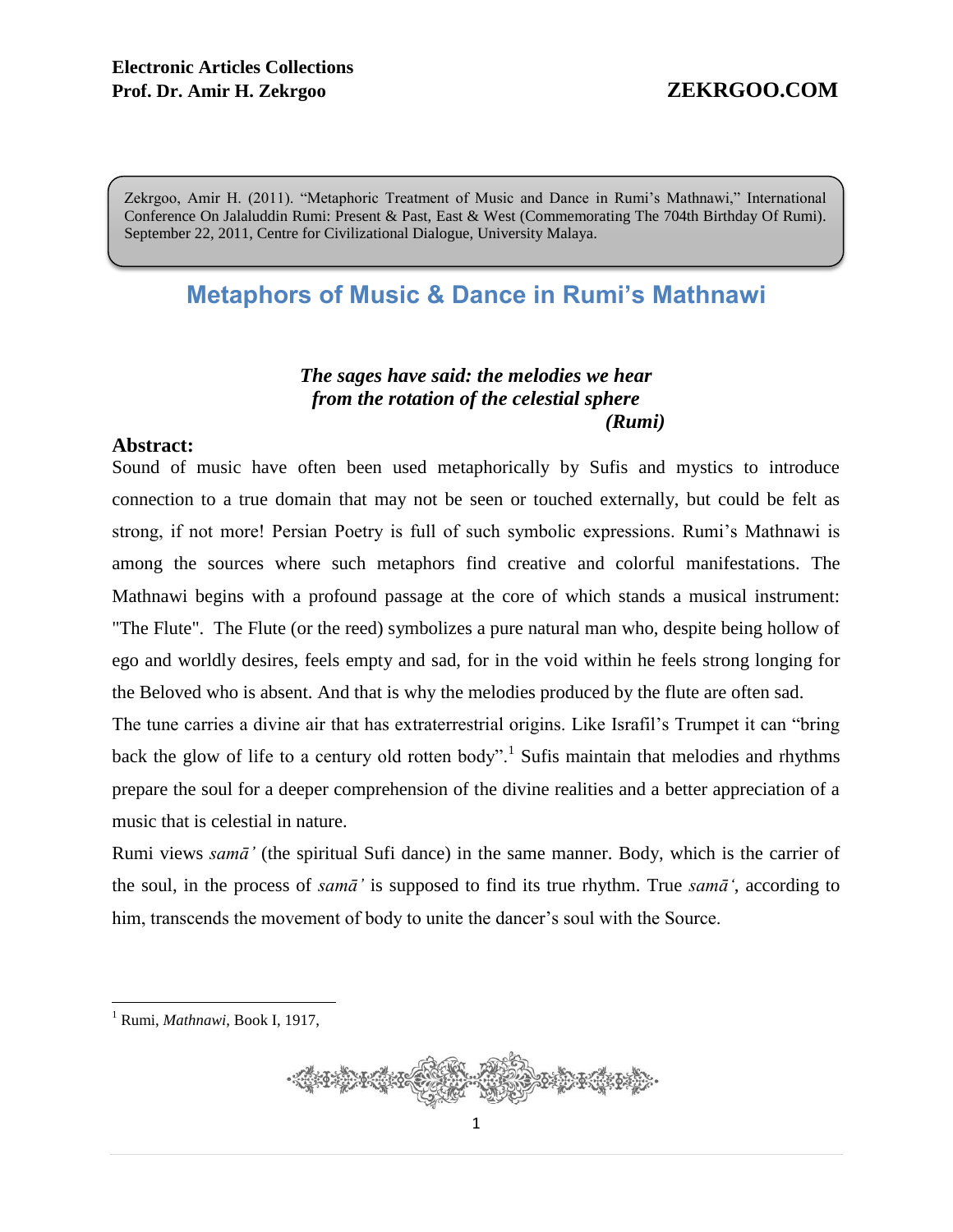# *In the air of Divine Love they begin to dance Like the full moon's orb flawless in trance<sup>2</sup>*

This paper aims to present the symbolic significance of music, musical instruments and musical movements in the process of self-realization as reflected in Rumi's *Mathnawi*. It will also address the concepts of "language of presence" and "language of tongue" in the context of esoteric and exoteric realities.

►I would like to add here that the translations of the Mathnawi verses to English in this paper are the author's.

*Key words: Mathnawi, Music, Sama, Self-realization, Selflessness, Sufism*

### **Mathnawi: the Musical Poetry**

Persian poets have expressed themselves using various styles/formats of classical Persian Poetry. These include Qasidah, Ghazal, Ruba'i and Mathnawi/Masnavi. In mathnawi style of Persian poetry the two half-lines (مصراع =hemistich) of a couplet or verse (Persian =بیت (are rhymed. A hemistich is followed and preceded by a **[caesura](http://en.wikipedia.org/wiki/Caesura)** that makes up a single verse unit.<sup>3</sup> This is true both in musical notation and poetry recitation. In mathnawi style of poetry the two hemistiches also carry the same number of beats or weight (Persian =  $(i)$ وزن(. This rhythmic quality makes mathnawi easily adaptable to music, and for this, mathnawi has often been adopted for epic themes; it goes perfectly with the rhythmic beats of a marching army. The famous *Shahnameh* (Book of the Kings) by Ferdowsi (940–1020), for instance, has been composed in this style. The same style was used by distinguished poets such as Nizami Ganjavi (1141 - 1209) and Fariduddin Attar (1145-1146 – 1221) to express mystical/spiritual themes and love stories. Rumi's world renowned poetic account *Mathnawi-e Ma'nawi / Masnavi-e Ma'navi was* named after the style in which it was composed. The term *Mathnawi-e Ma'nawi* means "Rhyming Couplets of Profound Spiritual Meaning." The *Mathnawi* is considered by some to be the most

<sup>&</sup>lt;sup>3</sup> A caesura denotes a brief, silent pause, during which metrical time is not counted.



<sup>2</sup> Rumi, *Mathnawi*, Book I, 1347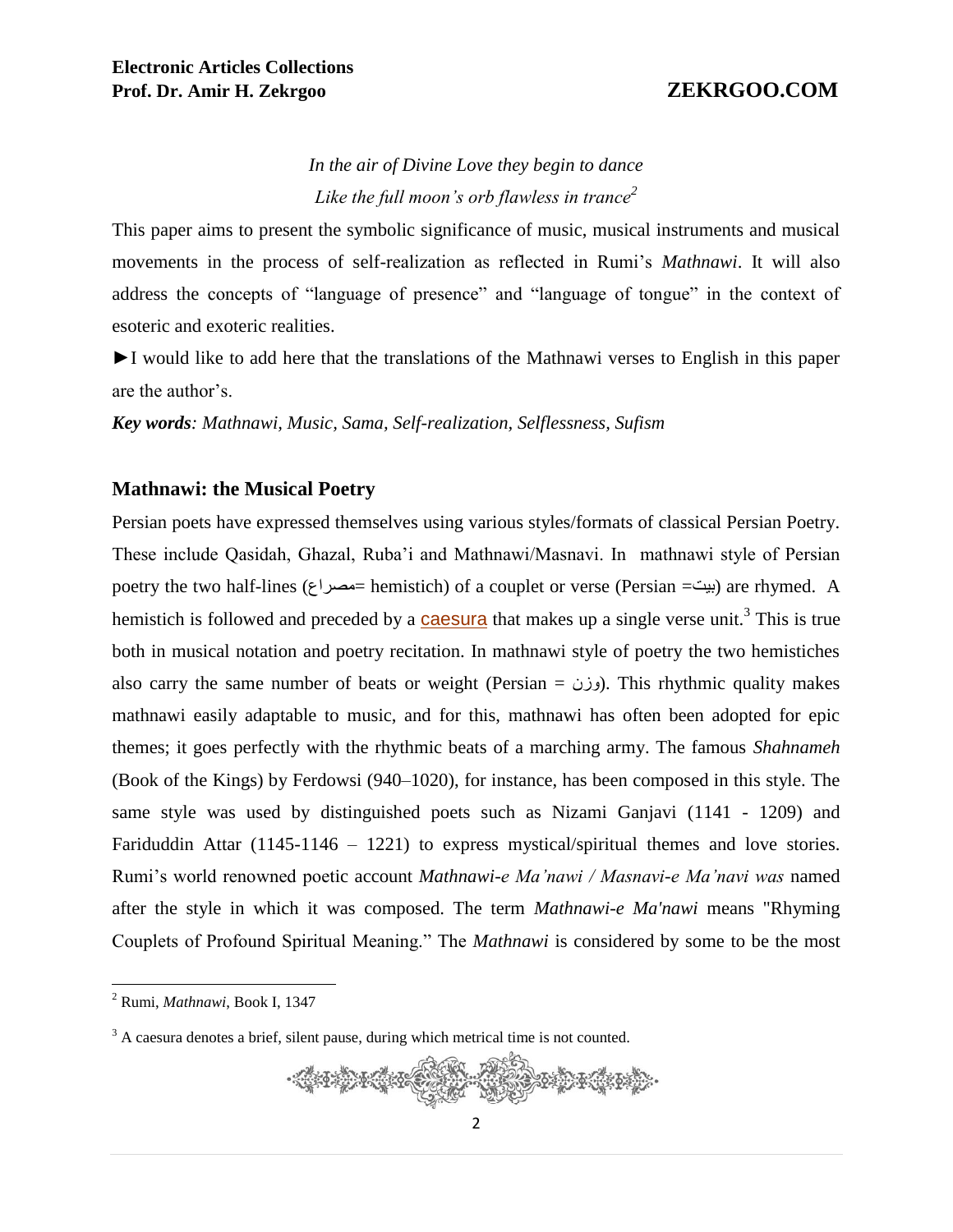important work of the Sufi literature. Rumi himself referred to the Masnavi, in its prose introduction, as "the roots of the roots of the roots of the Religion." The Mathnawi comprises six books of poems that amount to more than 50,000 couplets; it pursues its way through 424 stories that illustrate man's dilemma in his search for God.

### **The Perfect Man and the Melodies of Separation**

Rumi's *Mathnawi* has a page of introduction in Arabic. The body of the book begins with a preface called *Nay-Nameh* (The story of the Reed / Flute) in 34 couplets, the first 18 being of utmost importance. Among all chapters of the *Mathnawi*, the Nay-Nameh is most famous of all. It is essential for understanding the *Mathnawi* as well as its author – Rumi. The word *'Nay'* (Persian =  $\mu$ ), has two literal meanings, 'the reed pen' or 'the bamboo flute' – both being instruments of expression! The former communicates by the means of written words, the latter by the melody. The reason behind the dual meaning of the Persian term 'nay' is to be found in the similarity of the material of both instruments – the bamboo. The hollowness of the flute, in the *Mathnawi*, symbolizes the perfect man, who has made his inner self hollow from worldly desires. The void within this superior man makes him sad, for it reminds him of the empty place of the Beloved. Man's feeling of sadness due to separation from the Source is symbolically expressed in the *Mathnawi* through comparing him to a bamboo shoot that is cut off from bamboo field, where all souls once lived in the bliss of unity – the *Tawhid*. The sadness of the sound of the flute, in Rumi's view, is a result of this ontological need for reunion. Hence the very beginning couplets of the "Nay-nameh", the opening chapter of the *Mathnawi,* may be designated as 'the melodies of separation'.

بشنو ازن*ی چون حکايت مي کند* 

**از جدايى ها شكايت مى كند**

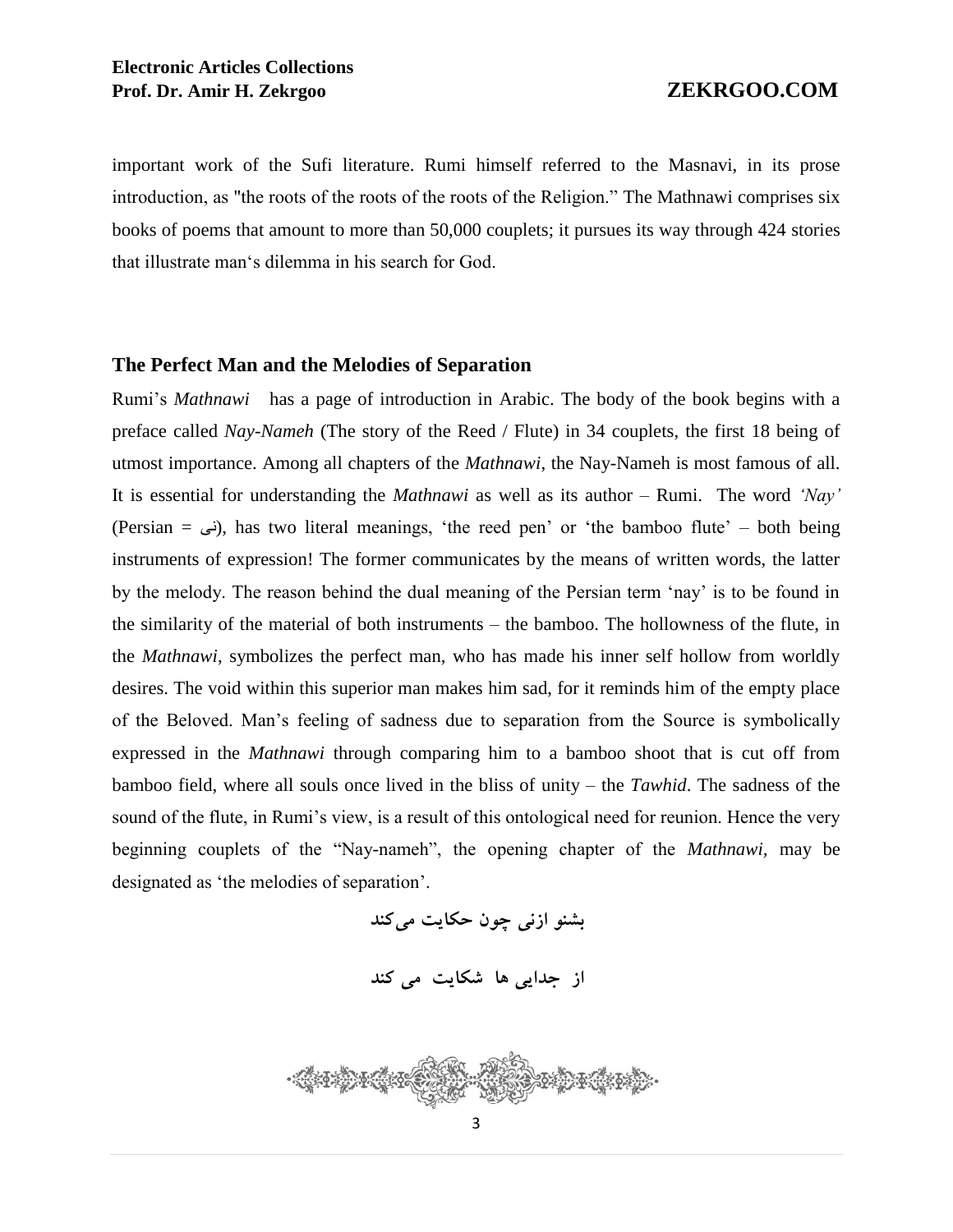**كز نيستان تا مرا ببر يده اند**

**در نفيرم مرد و زن ناليدهاند**

*Listen to the reed: hear the story it tells! In the agony of separation it complains & quells "Ever since I was sliced, off the reed field", it cries, "People have lamented from my moans and cries"<sup>4</sup>*

"The Reed/Flute" complains about separations, but this is not a typical 'complain' (*shikāyat);* it is rather a mystical way of expressing lover's infinite longing for The Beloved". The *Shikayat*  (complaint) is really no more than a story (*hikāyat)* of love. In this love-story God is the ultimate Beloved and all men of enlightened hearts are lovers with burning desires.<sup>5</sup> In order to understand such delicate feelings one must attain certain degree of spiritual maturity; only then eyes and ears could grasp esoteric realities. In other words, one needs to 'qualify' first.

### **The Qualified Listener**

Thorough understanding of fellow humans' state of mind as well as their inner feelings would be impossible unless the listener is able to penetrate in the world of the person who is expressing himself. This is a state of empathy – the 'capacity' to share and understand *another's* 'state of mind' or 'emotion'. The flute (which here represents the poet himself) seeks to desperately share his emotions with someone who would empathize with him:

> **سينه خواهم شرحه شرحه از فراق تا بگويم شرح درد اشتياق**

 $5$  The Qur'an (5:54) introduces God as both the ultimate Lover and the Beloved: "He loves them and they love Him". But these two loves are not of the same quality: The love of God for His servants is out of compassion while the love of people for Him is an inner need; with that they can elevate and grow to become God-like, superior beings.



 $4$  Mathnawi, 1:1-2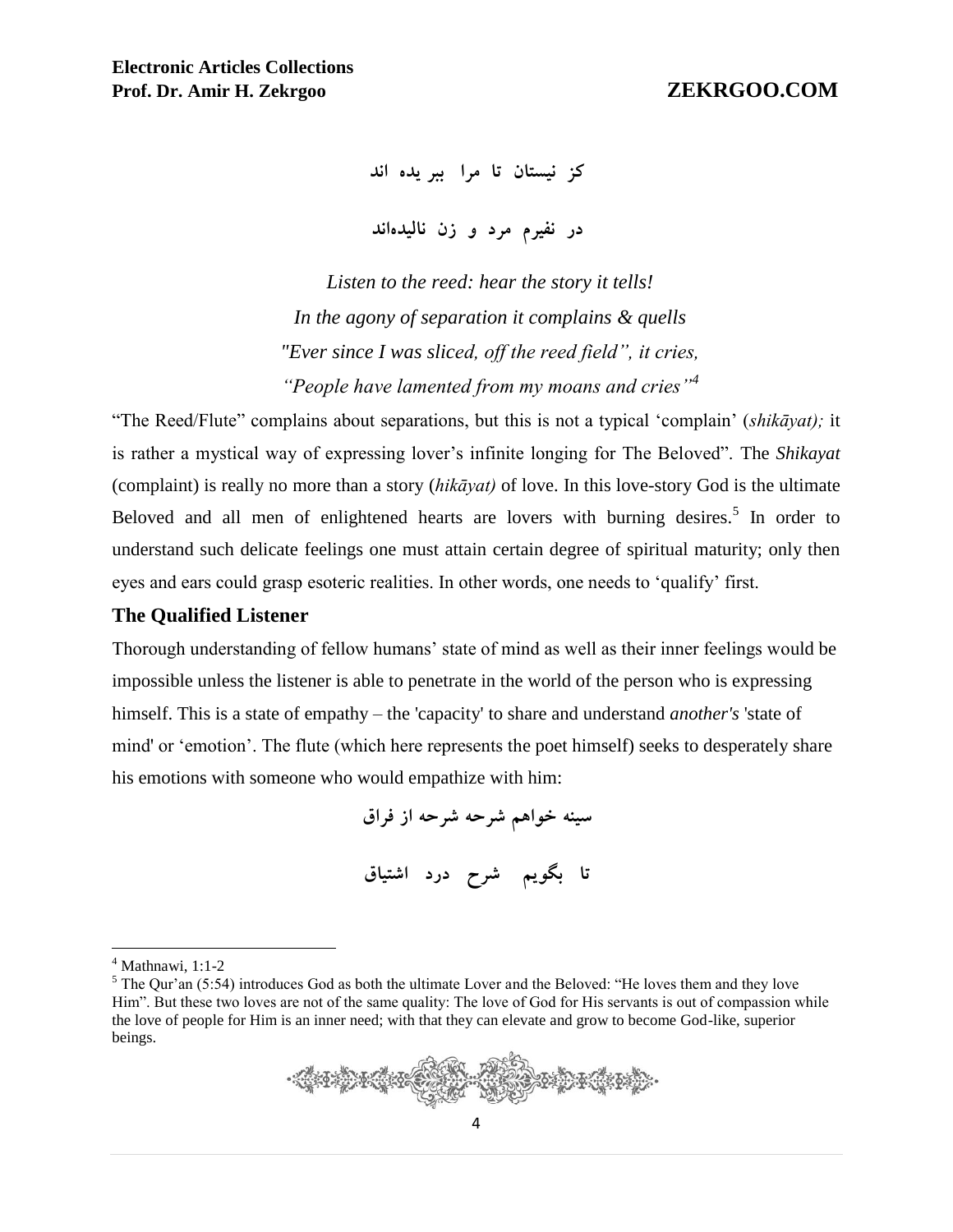*I need a torn chest – worn to shreds – from separation, Then only I may explain the burning pain of aspiration.<sup>6</sup>*

Thus, the 'Nay-nameh' penetrates deeper into the heart of the moaning flute and clarifies that the message behind the melodies can only be deciphered by a 'qualified' audience.

> **من به هر جمعيتى ناالن شدم جفت بد حاالن و خوش حاالن شدم هر كسى از ظن خود شد يار من از درون من نجست اسرار من**

*In the circle of masses I poured my screams With the joyous and the sad I shared my dreams Out of speculation, each became my friend! Yet none could discover my secrets at the end<sup>7</sup>*

The qualification is attained only through esoteric means, i.e. the inner vision that can transform the eyes and the ears and enables them to see and hear things that are otherwise invisible or silent. Sadly however, Rumi complains, peoples' eyes and ears aren't equipped with such inner light.

> **سر من از نالهى من دور نيست ليك چشم و گوش را آن نور نيست**

<sup>6</sup>*Mathnawi*, 1:3  $7$  Ibid, 1:5-6

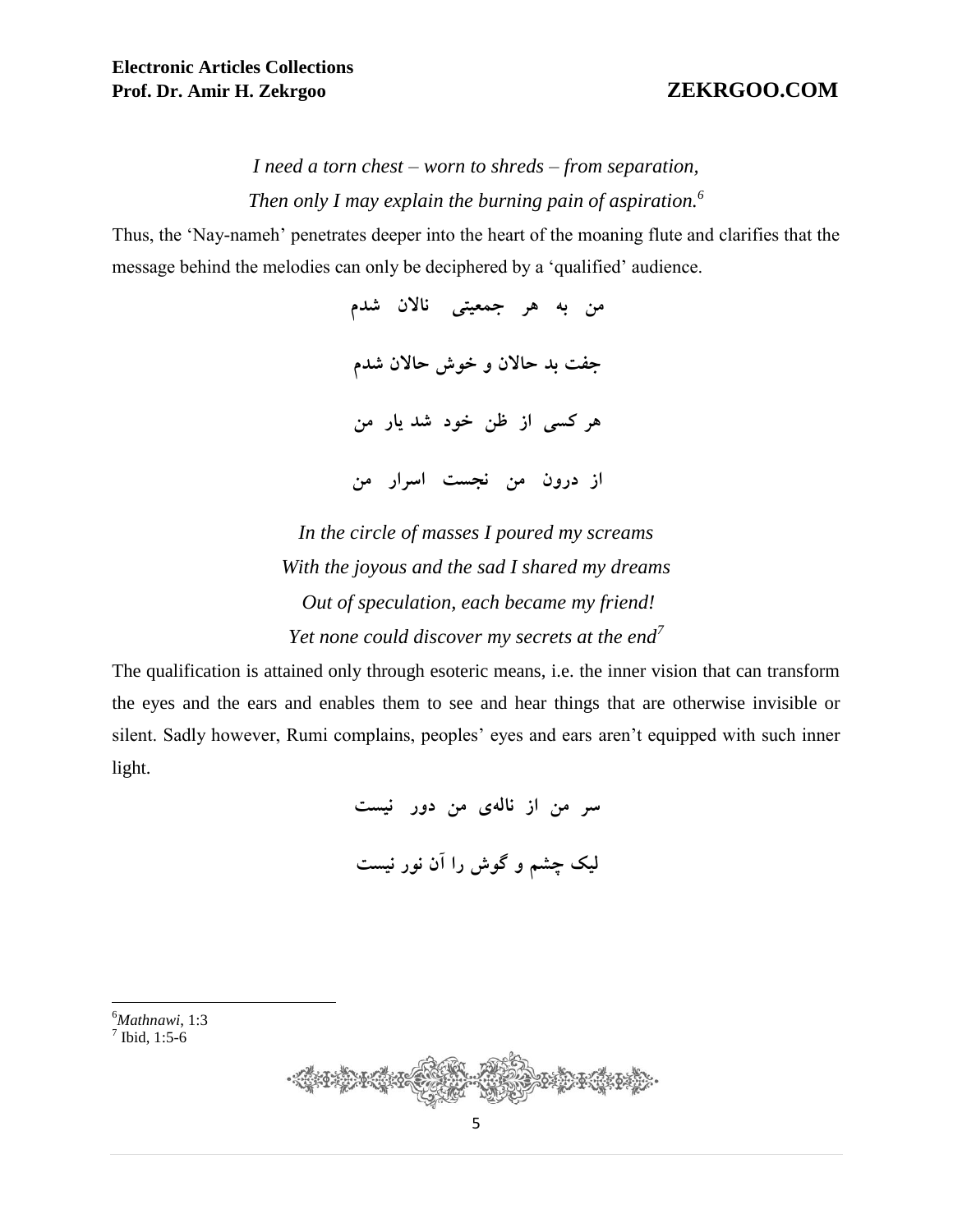**تن ز جان و جان ز تن مستور نيست**

**ليك كس را ديد جان دستور نيست**

*My moans (notes) aren't far from the secrets in me Yet the ears cannot hear, and the eyes cannot see Soul isn't veiled from body, nor is body from soul, Without the inner vision though, none may reach the goal<sup>8</sup>*

Ordinary men regard the sound of music as mere variations of waves of wind. They gain momentary pleasure from it and do not recognize that it is the burning heat and dazzling brilliancy of the inner flame that finds external melodic manifestation. The fire that Rumi refers to is the primordial fire of existence; it is the warmth of life, the explosive blaze of passion, the burning feeling of desire and the intoxicating heat inherent in the wine.

> **آتش است اين بانگ ناى و نيست باد هر كه اين آتش ندارد نيست باد آتش عشق است كاندر نى فتاد جوشش عشق است كاندر مى فتاد**

*The cry of the flute is indeed fire, not air, He who lacks the fire, may he die in despair It's the blaze of love that sets the flute on fire, It's for the yearning of love that wine boils in desire<sup>9</sup>*

### **The Dual Quality of Music**

8 Ibid, 1:7-8



<sup>&</sup>lt;sup>9</sup> Ibid, 1:9-10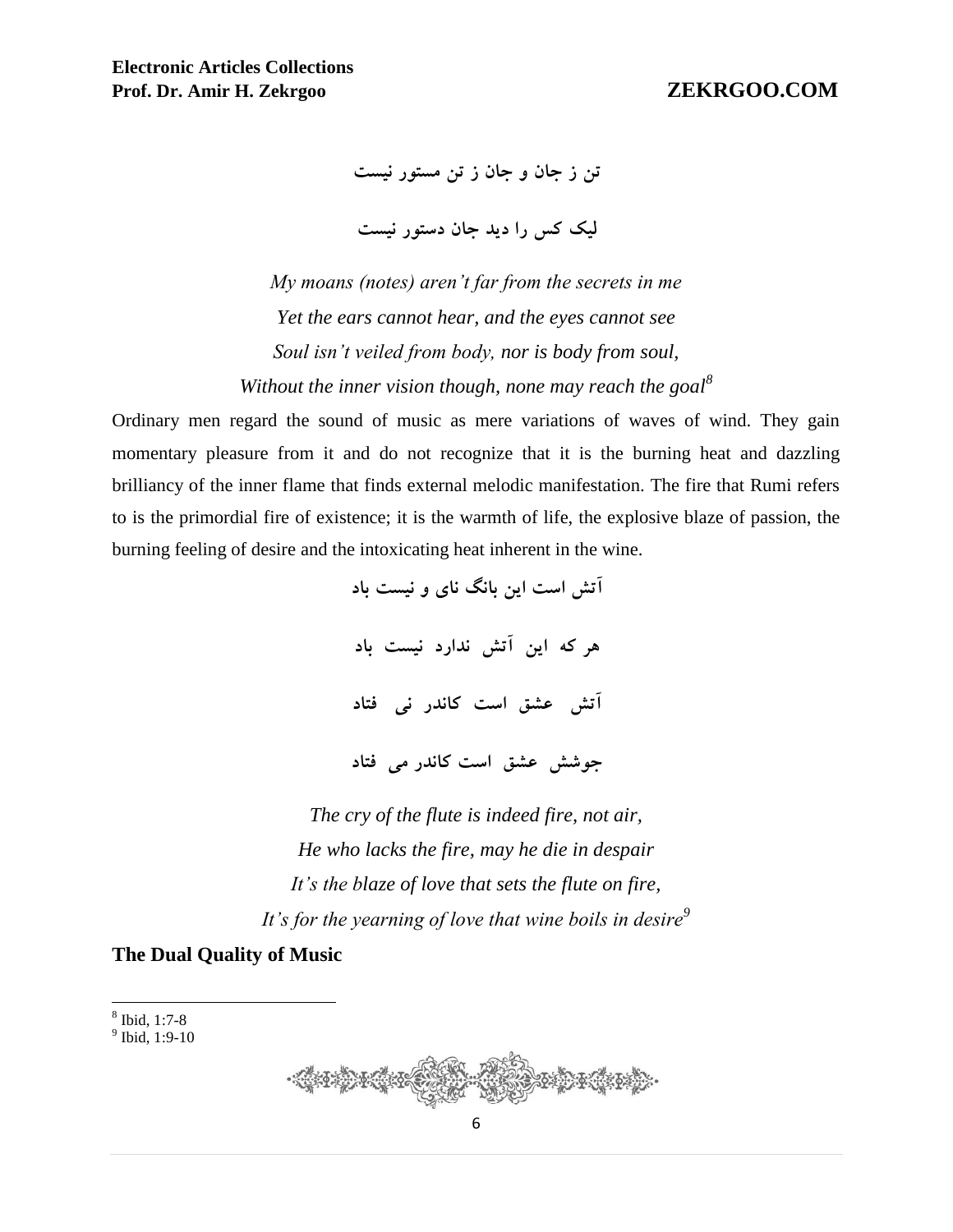Despite its essential status in human life, music acts like a double-edged blade: on the one hand it could be harmful to the mental health of the player/listener and, on the other hand, it could be an effective remedy. The melody of the flute, therefore, introduces the engaged audience to a dangerous and deceitful realm:

**نى حريف هر كه از يارى بريد**

**پرده هايش پرده هاى ما دريد**

*The (song of the) flute heals the wounds of separation Its (empathizing) melodies remove the veils of desperation<sup>10</sup>*

**همچو نى زهرى و ترياقى كه ديد**

**همچو نى دمساز و مشتاقى كه ديد**

*What can be both venom and cure? Only the reed! Who can be both consoler and yearner? Only the reed!<sup>11</sup>*

**نى حديث راه پر خون مىكند**

**قصههاى عشق مجنون مىكند**

*The reed tells a story of a blood-stained path It narrates the legends of Majnun – 'the mad'<sup>12</sup>*

### **Language of Presence & Language of Tongue**

In the sources of Islamic mysticism ('Irfān), constant discussions and great emphasis are made upon the 'inner' and the 'outer' realities that represent the 'hidden' and the 'manifest' layers of



 $\overline{a}$  $10$  Ibid, 1:11

 $11$  Ibid, 1:12

 $12$  Ibid, 1:13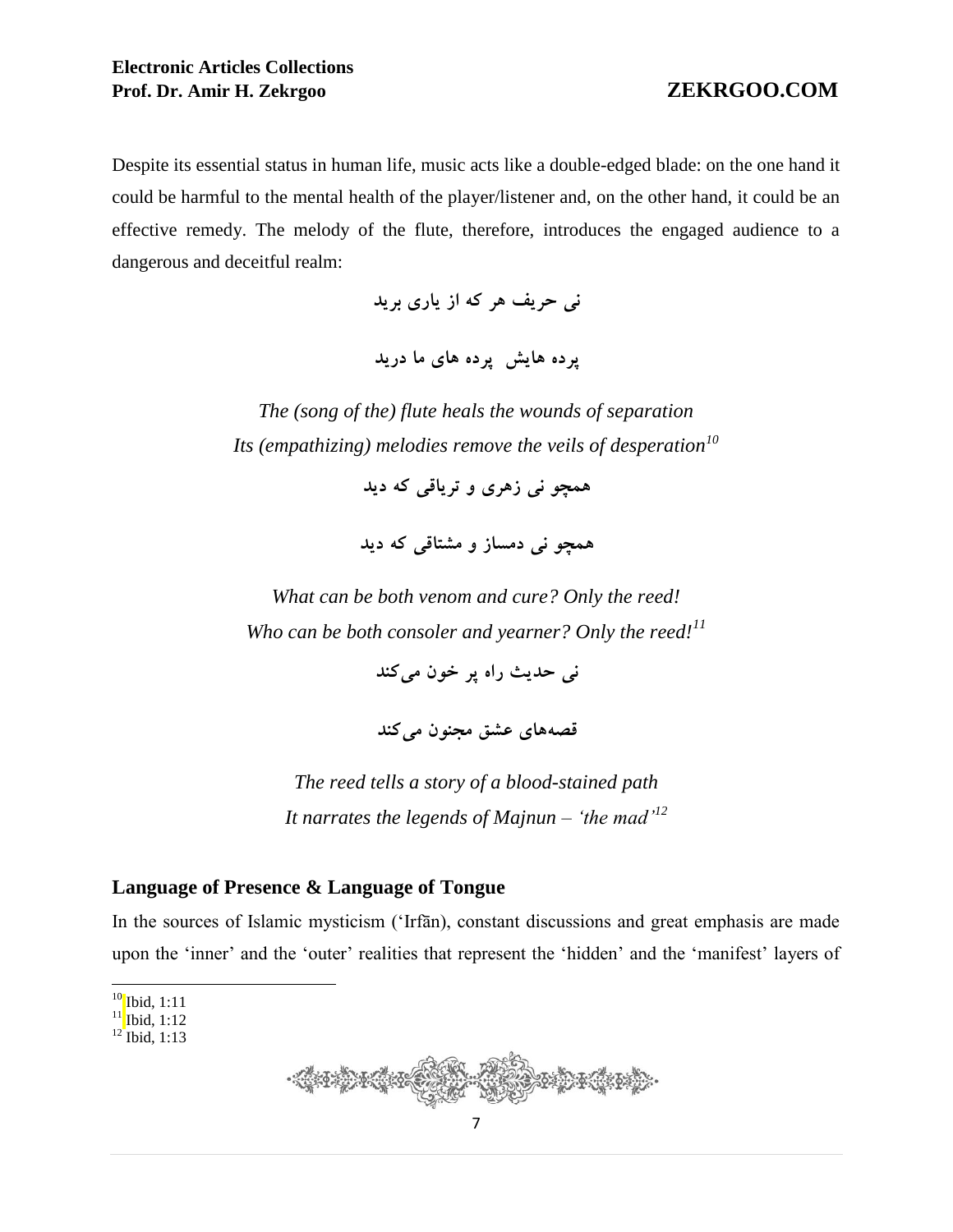existence. Man stands on the confluence of the two magnetic fields; in fact he, as the microcosm, carries both domains within. Each force/domain displays its own version of reality: The inner guiding light speaks to man in the "*language of presence*" (الحال لسان (through signs and inspirations and connects him to a universal reality that is timeless and primordial. The outer force, on the other hand, puts forward manifested realities that are attributes of the time-bond world. It is expressed in what Sufis call the *"language of tongue"* (السان القال). The two modes of expression are representatives of two aspects of reality. When the inner and outer realities work harmoniously, led by the "*language of presence*", man is guided to the right path. If, however the *"language of tongue"* takes the upper hand, then superficiality dominates life and, as a result, man will go astray.<sup>13</sup>

Life is an art, and living must be treated like an artwork. Every form of art consists of two main aspects: form and content. Form is a vehicle by which the artist expresses the content, and through which the audience is led to it. Thus, in a successful artwork – and in a healthy life alike – form and content must work in perfect harmony; and, maybe, that is why everything has been created in pairs that complement one another! Like heaven & earth, day & night, man & woman, lover & beloved, the balance manifests in pairs. Singles are usually incomplete and lonely! The issue is the same even with God and His manifestations. The pair attributes known as "Attributes of Perfection" or, in the Qur'anic terminology, "The Beautiful Names" *(Al-Asma al-Husna*) refer to the same concept. Among the Qur'anic pair attributes of the Divine, that is relevant to our discussion, are "The Manifest and The Concealed" (الباطن و الظاهر(. Thus, the two fold perception of reality (the 'inner' and the 'outer', or the esoteric and exoteric) constitutes an essential aspect of Sufi teachings.

### **The Melodies of Resurrection**

<sup>&</sup>lt;sup>13</sup> For an elaboration of the two languages see my "Sufi Sama & Cosmology of Mandala" in Al-Shajara, Journal of the International Institute of Islamic Thought & Civilization (ISTAC), International Islamic University Malaysia (IIUM), Volume 13, Number 2, 2008, pp. 179, Kuala Lumpur; Also in *International Mevlana Symposium Papers*, Volume 3, pp. 1559-1583, UNESCO & Motto Project Publication, Istanbul 2010

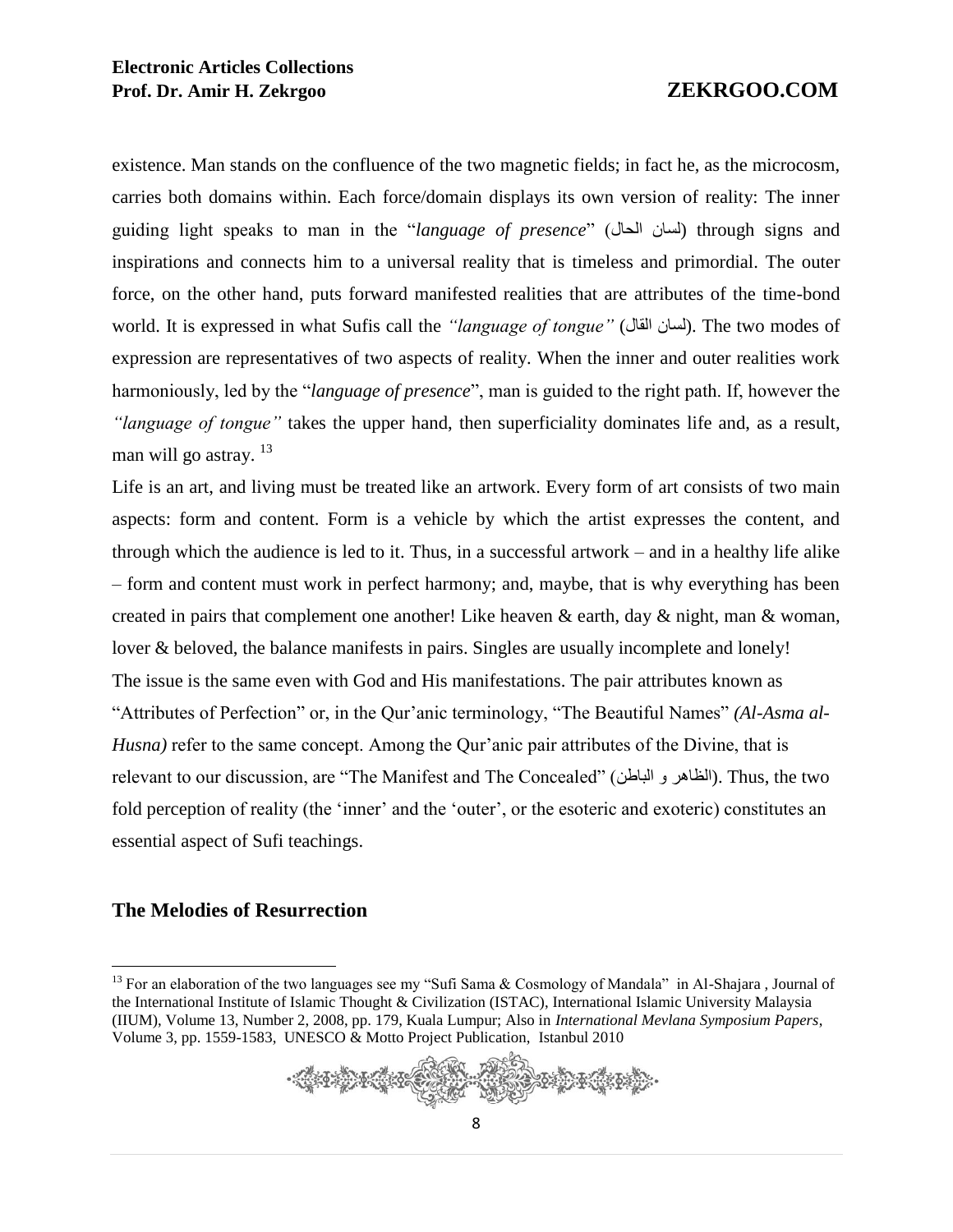Sufis maintain that melodies and rhythms prepare the soul for a deeper comprehension of the 'divine realities' and a better appreciation of 'heavenly music'. Music, like other beautiful things, draws the Sufi closer to God – Who is regarded, according to a famous *hadith*, both the manifested beauty and its appreciator.<sup>14</sup> The initiating sign of resurrection of the dead souls in the Day of Judgment, according to the Qur'an, is the sound of the Trumpet of Archangel Israfil. "And [on that Day] the trumpet [of judgment] will be blown, so all those that are in the heavens and all those that are in the earth will fall down senseless, … And then it will sound again – and lo! Standing [before the Seat of Judgment], they will begin to see the [Truth]"—Qur'an (39.68).<sup>15</sup> (See Image 1)

Rumi, like some later poets in the east and west,  $16$  presents a metaphoric explanation of the musical instrument and its transforming sound in his Mathnawi:

> **سازد اسرافيل روزى ناله را جان دهد پوسيدهى صد ساله را انبيا را در درون هم نغمههاست طالبان را زآن حيات بىبهاست**

*In the (Divine) Trumpet, one day, Israfil will blow In a century old rotten body, life will begin to glow*



ان الله جمیل و یحب الجمال <sup>14</sup>

<sup>&</sup>lt;sup>15</sup> English translation by Muhammad Asad

<sup>&</sup>lt;sup>16</sup> The American poet Edgar A. Poe (1809 –1849), for instance, in his poem entitled "Israfel" introduces the angle as an entity "Whose heart-strings are a lute". See Chivers, Thomas Holley. *Chivers' Life of Poe*, edited by Richard Beale Davis. New York: E. P. Dutton & Co., Inc., 1952. p. 78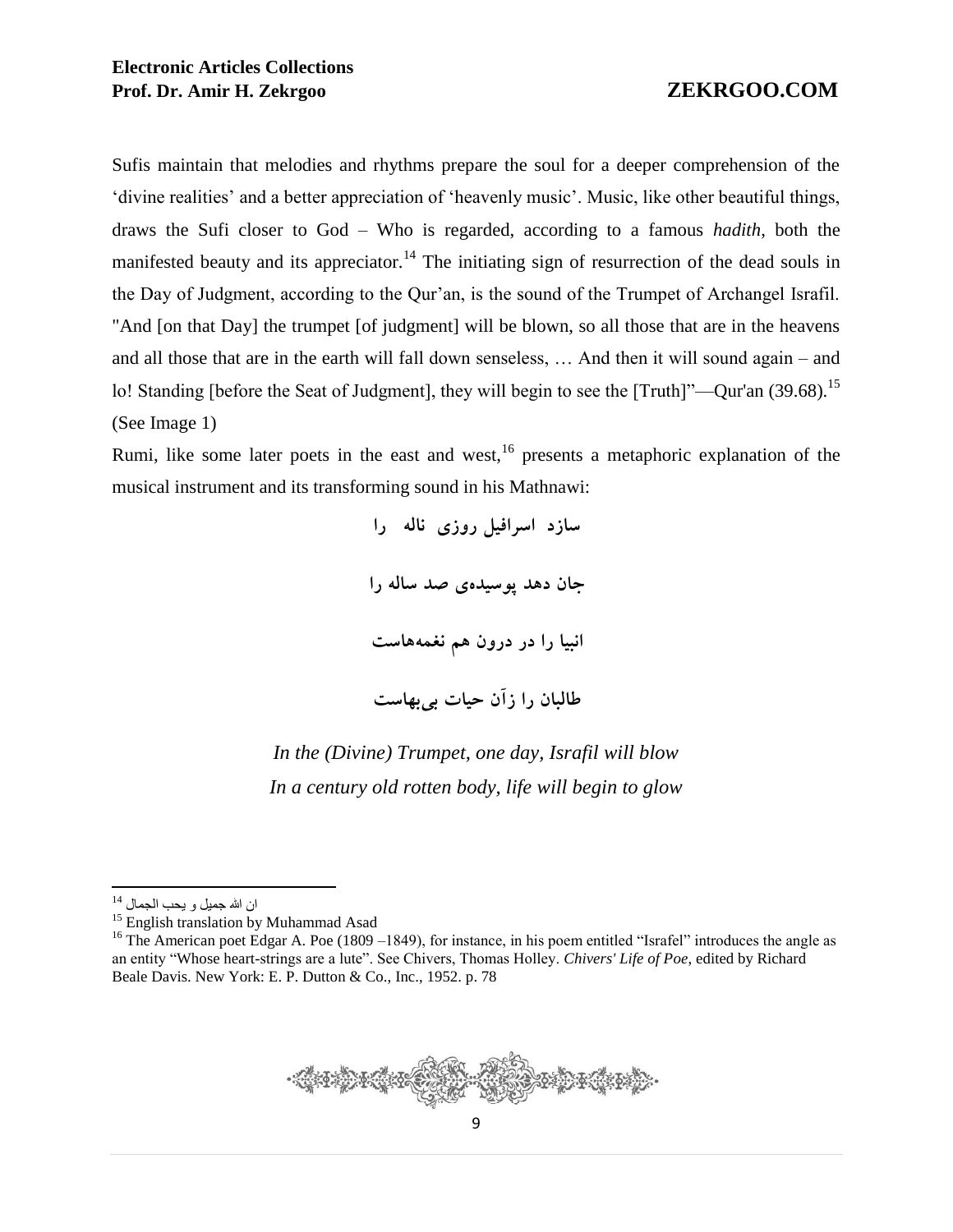

*The Prophets too have their melodies within The Seekers shall find a priceless life therein<sup>17</sup>*

**Image 1: Israfil Blowing in the Trumpet of Resurrection, from the manuscript** *The Wonders of Creation and the Oddities of Existence***, by al-Qazwini (1270)**

He then takes the status of music to a higher level and assigns a heavenly cause for the earthly melodies:

<sup>17</sup> *Mathnawi* 1:1917-1918

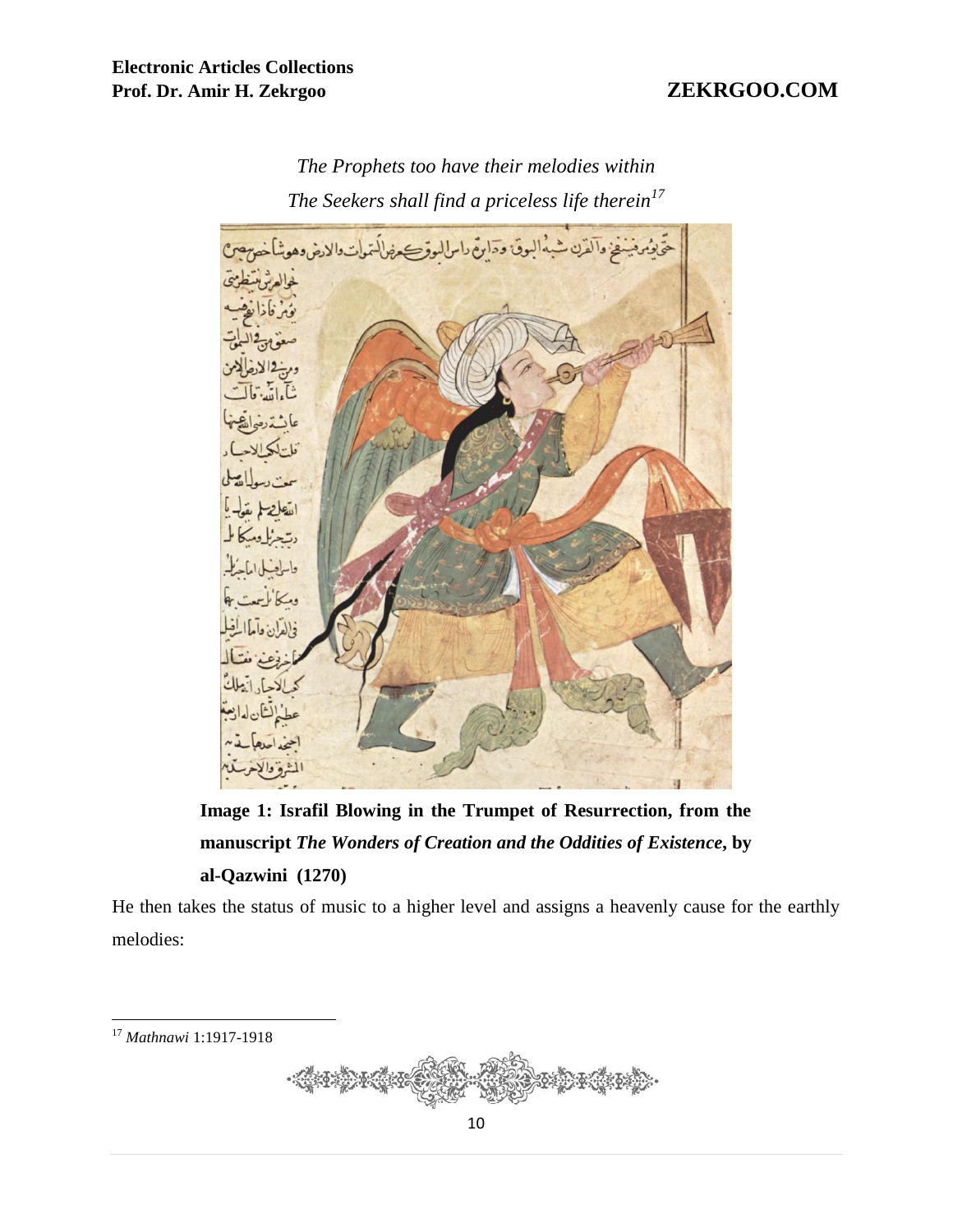**پس حكيمان گفته اند اين لحن ها از دوار چرخ بگر فتيم ما بانگ گردش های چرخ است اينكه خلق می سرايندش به طنبور و به حلق**

*The sages have said: the melodies we hear From the rotation of the celestial sphere It's the music of that whirling sphere That people sing and lutes play here<sup>18</sup>*

### **Sama: Mimesis of the Cosmic Dance**

It has been recorded that Rumi's spiritual peak was a result of his encounter with unique personality! On November 1244 in Konya, Rumi met a wandering dervish by the name of Shams-e Tabrizi (the Sun from Tabriz). The very first encounter revolutionized Rumi's life. The wandering, fast-tempered dervish transformed Rumi from an *Ālim* (scholar) to an *Ārif* (mystic), from a philosopher to a lover. Shams made a poet out of a renowned preacher and, in Rumi's own words, after meeting Shams he was transformed from a bookish, sober scholar to an impassioned seeker of the truth and love. It was then only that he began to perceive music and dance in a complete different light – Divine light!

Sufi poetry is a form of expression of spiritual experience; it is used in two levels: At an individual level, it is used for devotional reading and purification of one's soul, while at a

 $18$  Ibid, Book 4:733-734

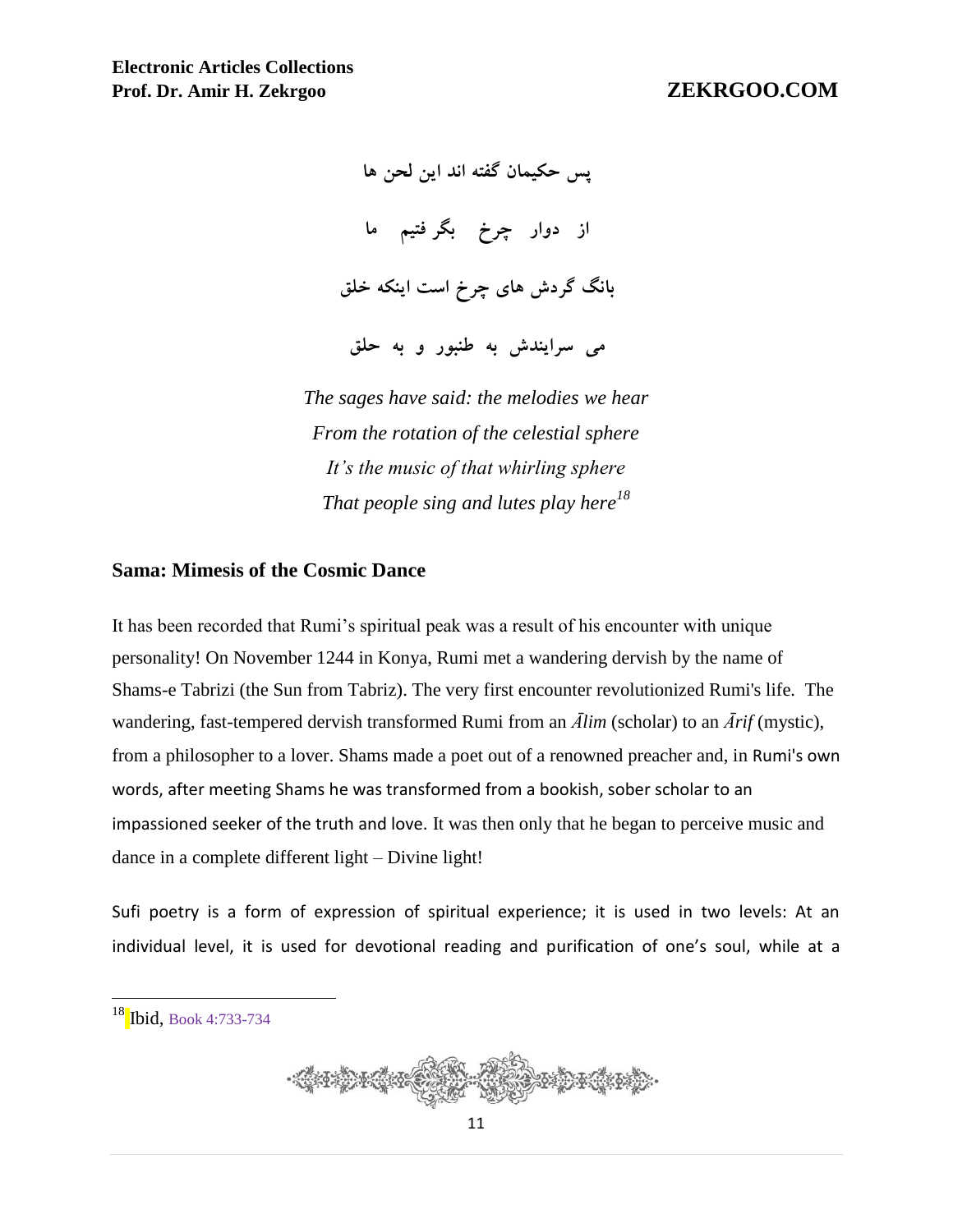spiritual gathering, it manifests in the form of lyrics for music played during worships. Rumi (who is known among the Persian and Turkic speaking population of Central Asia as *Maulawi*) was also the founder of a Sufi order called '*Maulawiya*' (*Mevlevi* order in Turkic), better known as the "Whirling Dervishes": in their collective gatherings they engage in a form of ceremonial whirling dance called Samā'. Samā'represents a mystical journey of man's spiritual ascent to the 'source' in search of perfection. The seeker, in his spiritual quest, engages in a spinning movement of the body – enters in a state of trance, grows into a selfless love and finds the truth in his union with the "Perfect." The worshiper is expected to attain a degree of purification and maturity, so that through a universal affection he can serve the entire creation.

The issue of music has been a controversial one, especially from the perspective of *Shari'ah.*  However*,* quite a number *of* Muslim thinkers in the classical history of Islamic thought and civilization were well versed in music and wrote extensively on it. Abu Nasr al-Fārābī (259-339 AH/870-950 AD), for instance, compiled a monumental treatise entitled "**الموسيقی فی الكبير***)*"*The* 

*Grand Book on Music)* in which he gives an elaborate account of the Theory of Music. Al-Ghazālī, in his writings, gives a long account of music, approaching and analyzing it from different angles; his argument eventually leads to the permissibility of music, but under certain conditions – depending on the state of mind and type of feelings provoked in an individual in the course of performing or listening to the music. $^{19}$ 

Rumi regards music as a transforming force descended from Paradise – a power that "*Beautifies sounds of unpleasant guise"<sup>20</sup>. Man's attraction to music is because, he expresses, "Those melodies we'd heard in the Heavenly Realm."<sup>21</sup>* And as a result, he perceives Samā' as an act of harmonization with the cosmos, a mimesis of Cosmic Dance. Thus *Samā*' is not a movement of the body initiated by lust or worldly desires (as is the case for most forms of modern dances); It

<sup>&</sup>lt;sup>21</sup> Ibid, *Book 4:* 736; also see my "Sufi Sama & the Cosmology of Mandala"



<sup>&</sup>lt;sup>19</sup> See Amir H. Zekrgoo's "Sufi Sama & Cosmology of Mandala" in *Al-Shajara*, Volume 13, Number 2, 2008, pp. 179-2008

<sup>20</sup> *Mathnawi,* Book 4: 735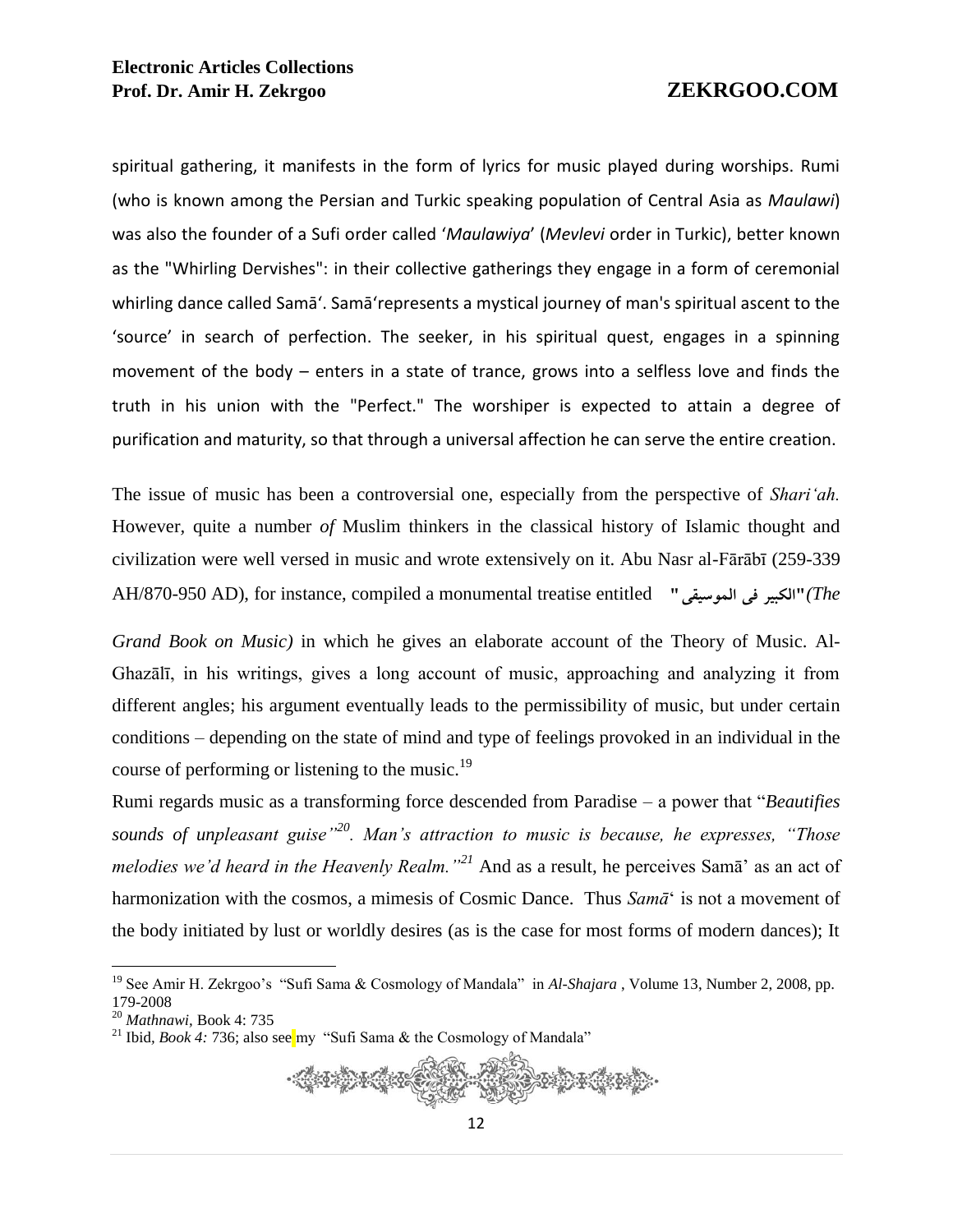### **Electronic Articles Collections Prof. Dr. Amir H. Zekrgoo ZEKRGOO.COM**

rather transcends the movement of body to unite the dancer's soul with the Source. It is a devotional movement and requires contemplation, selflessness and skills.<sup>22</sup> And that is why, in Rumi's words, "*Not everyone is capable of a true Samā'*".<sup>23</sup>Shaykh Ahmad Zarruq, a 14th century North African Sufi, extends the same definition to Sufism in general when he expresses that "Sufism is a science whose objective is the reparation of the heart and turning it away from all else but God." And Rumi sees *Samā' as a means to nourish the soul of the devote worshiper:*

> **پس غذای عاشقان آمد سماع كه درو باشد خيال اجتماع قوتی گيرد خياالت ضمير بلكه صورت گردد از بانگ و صفير**

*Samā' is the nourishment for the lovers (of God), It portrays the fantasy of the union (with Him) The inner images gain strength and grow Marked in music and songs they go<sup>24</sup>*

This union is supposed to bring about a spiritual liberation from ego; the Sufi at this stage experiences a kind of unity with the heart of existence that would result in the purification of his soul.

> **در هوای عشق حق رقصان شوند همچو قرص بدر بی نقصان شوند**

<sup>22</sup> See "Dance and Devotion" in my "Sufi Sama  $\&$  the Cosmology of Mandala"



<sup>23</sup> *Mathnawi ,* Book 1*:* 2762

<sup>&</sup>lt;sup>24</sup> Ibid, Book 4: 742-743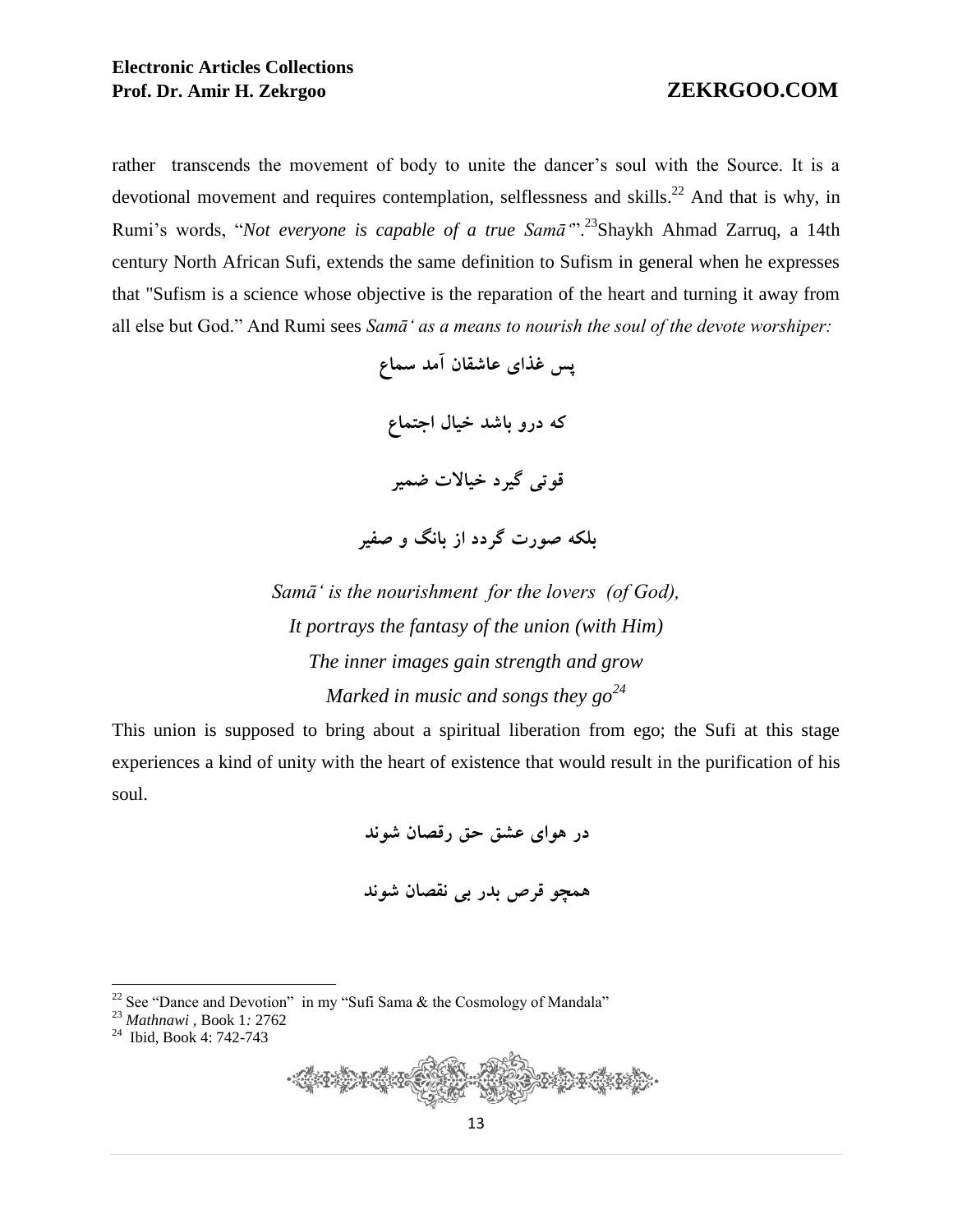**جسمشان رقصان و جان ها خود مپرس** 

**وانكه گرد جان – از آنها خود مپرس**

*In the air of Divine Love they begin to dance Like the full moon's orb flawless in trance Their bodies in dance, their souls – beyond words; And all that surrounds them, they too, beyond words<sup>25</sup>*

### **Destruction of Ego and Liberation of the Self**

Art is the most ancient form of human expression. Unlike the modern perception of art, that has given it a more individual and emotional edge, in the ancient times and in traditional societies this expression was mainly seen in a spiritual light. Painters and performers of many tribes were, and in certain remote communities still are, respected as magicians and healers; they are believed to have esoteric powers and the ability to receive signs from the unseen realm. Artworks produced or performed with such metaphysical inspirations formed an important activity at societal and spiritual level. In the passage of time, art became more personal and came to be regarded as a medium by which artists express their feelings. Among various forms of art, the performing arts – particularly as dance, have more impact on performers' ego. This is because the end of such arts is limited to the skills of the performers and confirmation and appreciation of the audience. Even if there is a spiritual, divine or metaphysical aspect to the art, it will be regarded as successful only if the audience is pleased. Rumi presents a totally different perspective: he leaves the audience out of the picture and introduces art as a means of self purification. He holds that dance is meant to crush one's ego and liberate him from himself:

**رقص آنجا كن كه خود را بشكنی**

**پنبه را از ريش شهوت بر كنی**

<sup>25</sup> Ibid *,Book* 1: 1347-1348

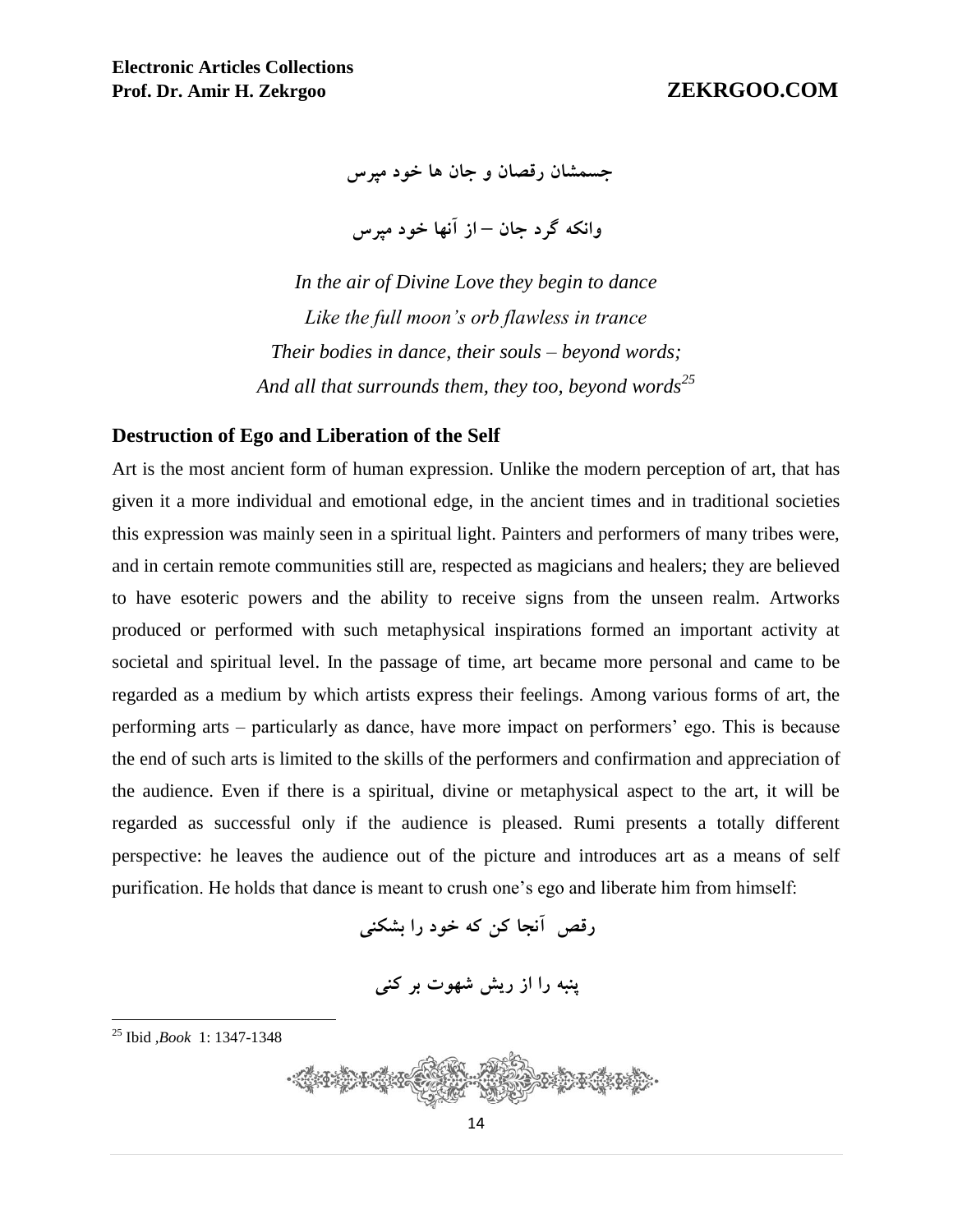**رقص و جوالن بر سر ميدان كنند رقص اندر خون خود مردان كنند چون رهند از دست خود دستی زنند چون جهند از نقص خود رقصی كنند**

*Dance in a way that would crush your 'self' Remove the cotton from the blaze of lust The dancing ground is indeed a battlefield Where true men dance in their own blood They clap, when freed from the grip of 'self' They dance, when released from their own flaw<sup>26</sup>*

Rumi goes on with the concept of spiritual dance (*Samā')* as a means of self purification and extends the idea metaphorically to the story of Moses and Mount Sainai:

> **كوه طور از نور موسى شد به رقص صوفى كامل شد و رست او ز نقص چه عجب گر كوه صوفى شد عزيز جسم موسى از كلوخى بود نيز**

*The radiance of Moses brought Mount Sainai to dance It (Sainai) became a perfect Sufi – purified in trance*

 $\overline{a}$ <sup>26</sup> Ibid, Book 3: 95-97

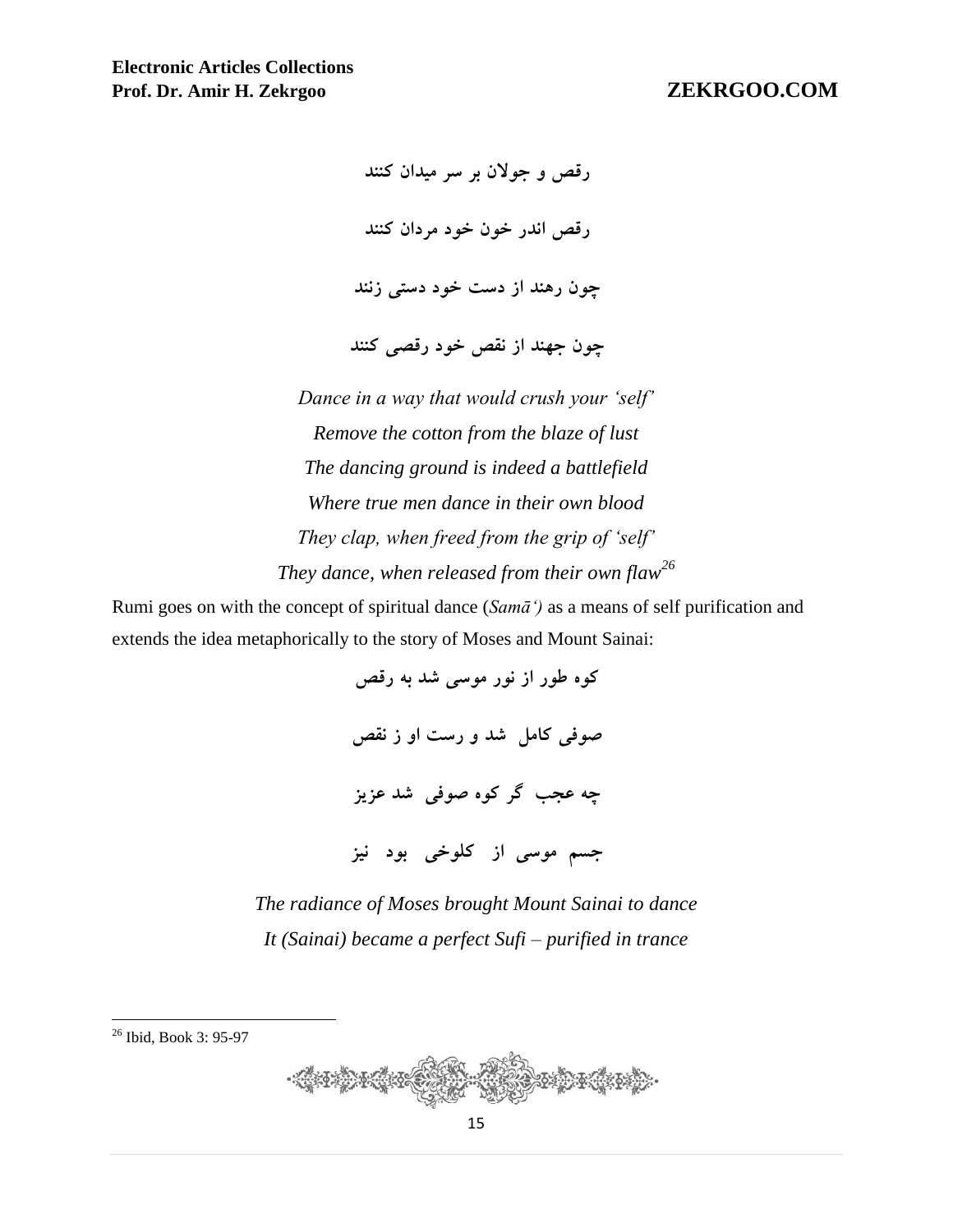# *Is it astounding that a Mountain be an admired Sufi? - Ney; The body of Moses too was at first formed from clay<sup>27</sup>*

True Sama', in a nutshell, should lead to evaporation of one's ego, loss of one's individuality in the ocean of reality and, eventually, expression of one's spiritual Self. This is certainly not an easy task, and only those of high spiritual age could comprehend it. And for this reason, in the concluding couplet of his *Ney-nameh,* Rumi refrains from further elaboration on the subject, and *insists:* 

**درنيابد حال پخته هيچ خام**

**پس سخن كوتاه بايد و السالم**

*The state of being "Ripe" is no doubt beyond the "Raw" Let's then cut the story short, keep quiet – withdraw<sup>28</sup>*

### **Conclusion**

Worldviews, as the term indicates, play a significant role in people's evaluation of their lives, their surroundings, their origins and destinies, and the meaning of each phenomenon. A God oriented mind provides a different explanation of the world than a mind that is secular or selforiented. The world of a person like Rumi, extends from both directions: from pre-eternity (*yaum al-Alast*) to the afterlife (*yaum al-Qiyamah*). In his genius mind, no doubt, incidents and experiences have deeper and vaster meanings! To him music, like any other creation has a divine origin, and its destined role is to open man's eyes to the light of the 'other side', from which the small lights of this world are but dim reflections. Likewise, the spiritual dance known in the Sufi tradition as Samā', is meant to tune man with the rhythm of the cosmos, to free him

<sup>28</sup> Ibid, Book 1:18



 $27$  Ibid, Book 1, 867